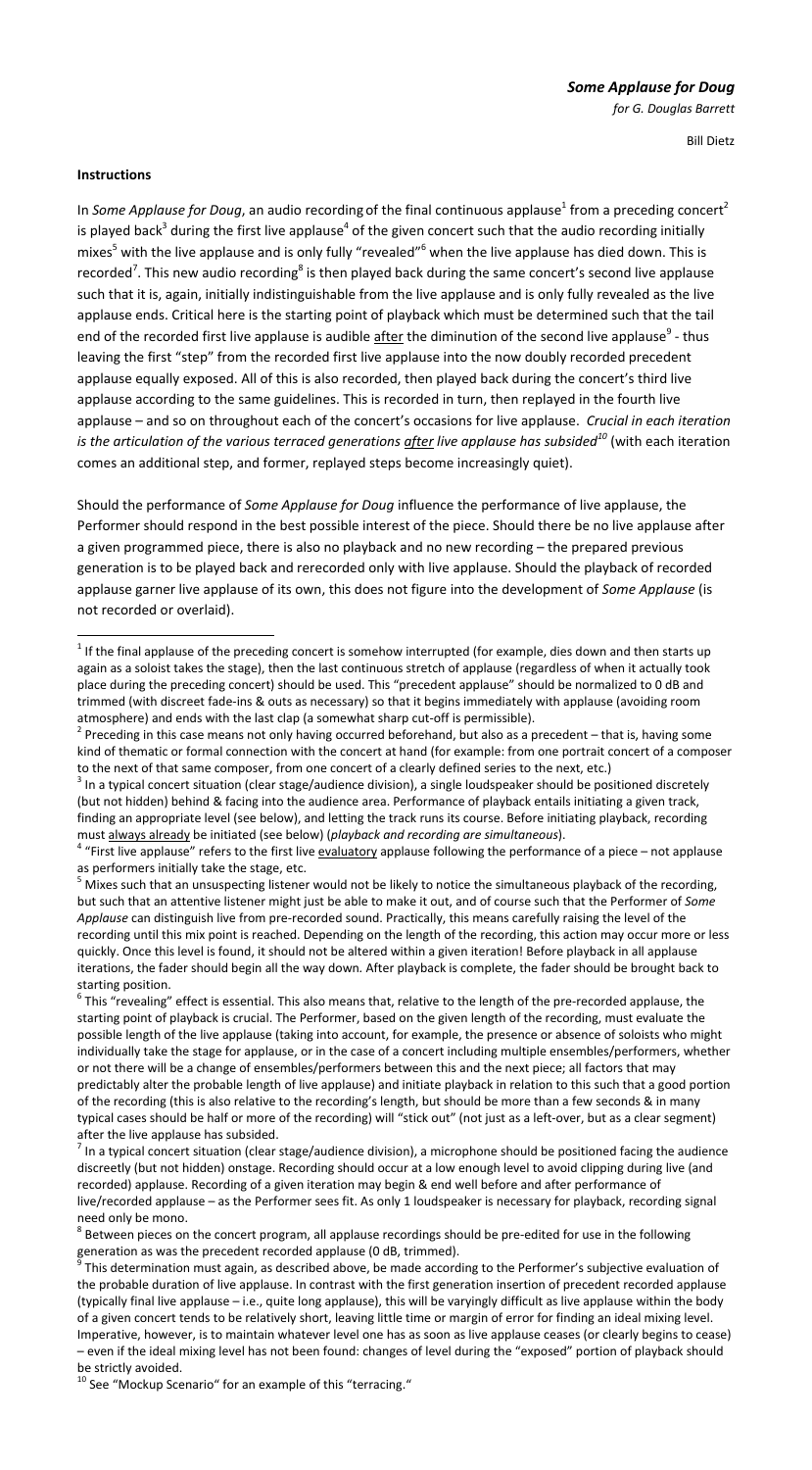## **Mockup Scenario**

The audio Mockups and following diagrams/descriptions are meant solely as elaborations of the possibilities and problems inherent in realizing *Some Applause for Doug*. They should not be taken as master realizations to be imitated. Each performance requires spontaneous adaptation to the given conditions of performance.





Final Continuous Applause from a preceding concert. Not shown to scale. Trimmed & normalized.

B1



As the precedent applause is relatively long (approx. 1:12), playback of A is initiated immediately with the first onset of live applause. In this case, the Performer has the entire length of the live applause to find the best mixing level. As the diagonal line shows, this level is found relatively quickly and from that point on, the recording simply plays through to its end. In this case, the lengths of the live and recorded applause are slightly disproportionate.

[Note: examples B1 – B4 are represented to scale (i.e., with their increasing lengths)]

B2



| Mix Down (4)x |
|---------------|
|               |
|               |
|               |
|               |
|               |

Here, as the live applause in B1 was relatively short, the Performer must initiate playback significantly later (in this case, after the perceived "high point" of applause) to ensure terracing between the A and B1 recording "step" after the live applause has come to an end.